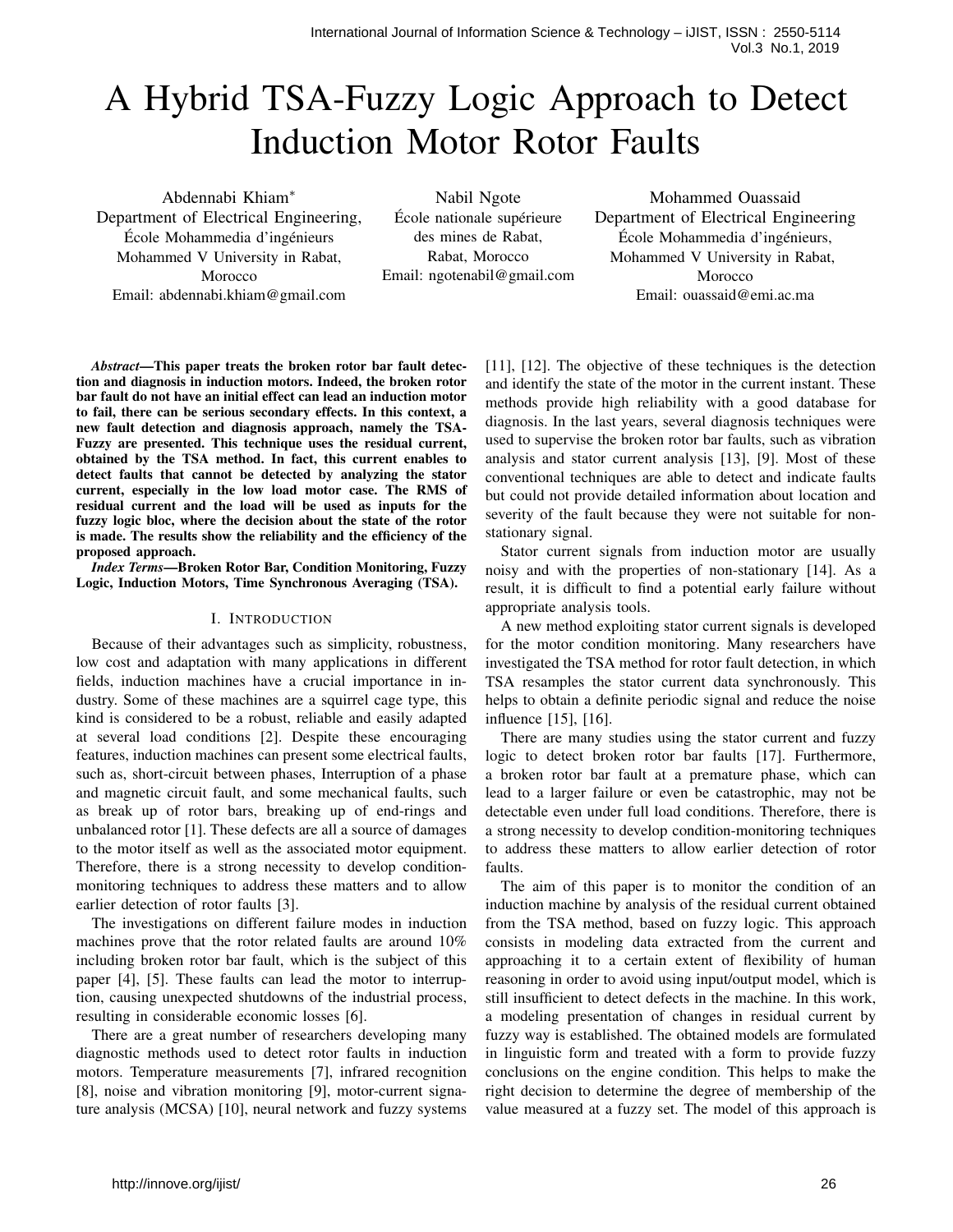simulated by using software MATLAB/SIMULINK. To verify the efficiency of this method,a special 3 kW industrial threephase induction motor has been designed in order to create a broken-rotor-bar fault at several levels. Experimental results exhibit the good performances of the proposed diagnosis approach.

The rest of the paper is structured as follows: Section II presents a theoretical study of fuzzy logic. Section III depicts the architecture of "Time Synchronous Averaging" approach. Section IV describes the details of the process, followed by a presentation of the results and discussion. Section V finally gives the conclusions.

# II. ARCHITECTURE OF THE COMBINED TSA – FUZZY LOGIC APPROACH

# *A. Time Synchronous Averaging (TSA)*

In this work, only key points of the TSA analysis are presented, for more details are referred in this paper [18]. Time synchronous averaging is a signal processing technique that extracts periodic waveforms from noisy data. The TSA is well suited for induction motor diagnosis, where it allows the separation between the excitation sources and, consequently, fault identification.

Formally the stator current can be decomposed as follows :

$$
I_s(t) = I_{s_h}(t) + I_{s_{mec}} + n(t)
$$
 (1)

where  $I_{s_h}(t)$ ,  $I_{s_{mec}}$  and  $n(t)$  are respectively the harmonic stator current harmonic component, the mechanical-structurerelated stator current, and the noise.

In order to detect broken bar faults, Researchers have established sideband components around the fundamental frequency. In fact, if the rotor is damaged, a set of new components at frequencies  $f_b = (1 \pm 2k \cdot s)f_0$  appears in the spectrum of the stator currents, where  $f_b$  is the Sideband components, $f_0$  is Fundamental frequency,  $s$  is Motor slip and  $k = 0, 1, 2, ..., n$ . [19].

Therefore, the fundamental frequency which is related to electrical phenomena must be separated from mechanicalstructure-related frequency must be separated.

To eliminate those unwanted in the analysis, the TSA method will be applied to the stator current. The following relation, as established in (2) does  $T_h$ -period TSA of stator current:

$$
\langle I_s \rangle_{T_h}(t) = \lim_{K \to +\infty} \frac{1}{K} \sum_{k=1}^K I_s(t + k \cdot T_h) = I_{s_h}(t) \tag{2}
$$

where  $\langle I_s \rangle_{T_h}(t)$  is a train of K impulses of amplitude  $\frac{1}{K}$ and  $T_h = 1/f_s$  is the harmonic period and  $f_s = 50Hz$  the harmonic frequency corresponding to supply frequency. Once the harmonic part of the stator current  $I_{s_h}(t)$  corresponding to 50Hz frequency have been identified. The synchronous averaging allows an effective separation between electricalrelated and mechanical-related components. The subtraction between the stator current and its TSA gives the residual current where only mechanical-related frequencies remain, as shown in (3):

$$
I_{res}(t) = I_s - \langle I_s \rangle_{T_h} \tag{3}
$$

*B. Condition Monitoring of Induction Motor Based Fuzzy Logic*

A scheme of the fuzzy system diagnosis is shown in Fig. 1. The value of K and the load will be used as inputs for the fuzzy system. The numerical inputs data are converted as linguistic information. By fuzzy inference, using a knowledge base, compressing a rule and data base, the condition monitoring of the rotor, is then obtained as output.



System diagnosis: 2 inputs, 1 outputs, 7 rules

Fig. 1. System diagnosis using fuzzy logic

Fuzzy set theory is based on the notion of partial membership: each element partially or gradually up to the fuzzy sets that have been defined already. A system based on fuzzy logic allows the transformation of linguistic terms into numerical values via fuzzy rules and membership functions and is able to approximate the complex relationships related to the diagnostic task. Fuzzy logic has been applied to condition monitoring and fault diagnosis for electric motors [20], [21]. A membership function allows a quantity, such as a residual current, to be associated with a linguistic variable with some degree of truth. For example, the same figure shows the membership functions for the ratio of the residual current in defective condition and healthy state of an induction motor. In Fig.2, the vertical axis is the residual measured current normalized to the residual current of the supposed healthy state of the motor. The horizontal axis indicates how residual current is associated to five linguistic variables denoted as "Very Small" (VS) "small" (S) "means" (M), "large" (L) or "Very Large" (VL).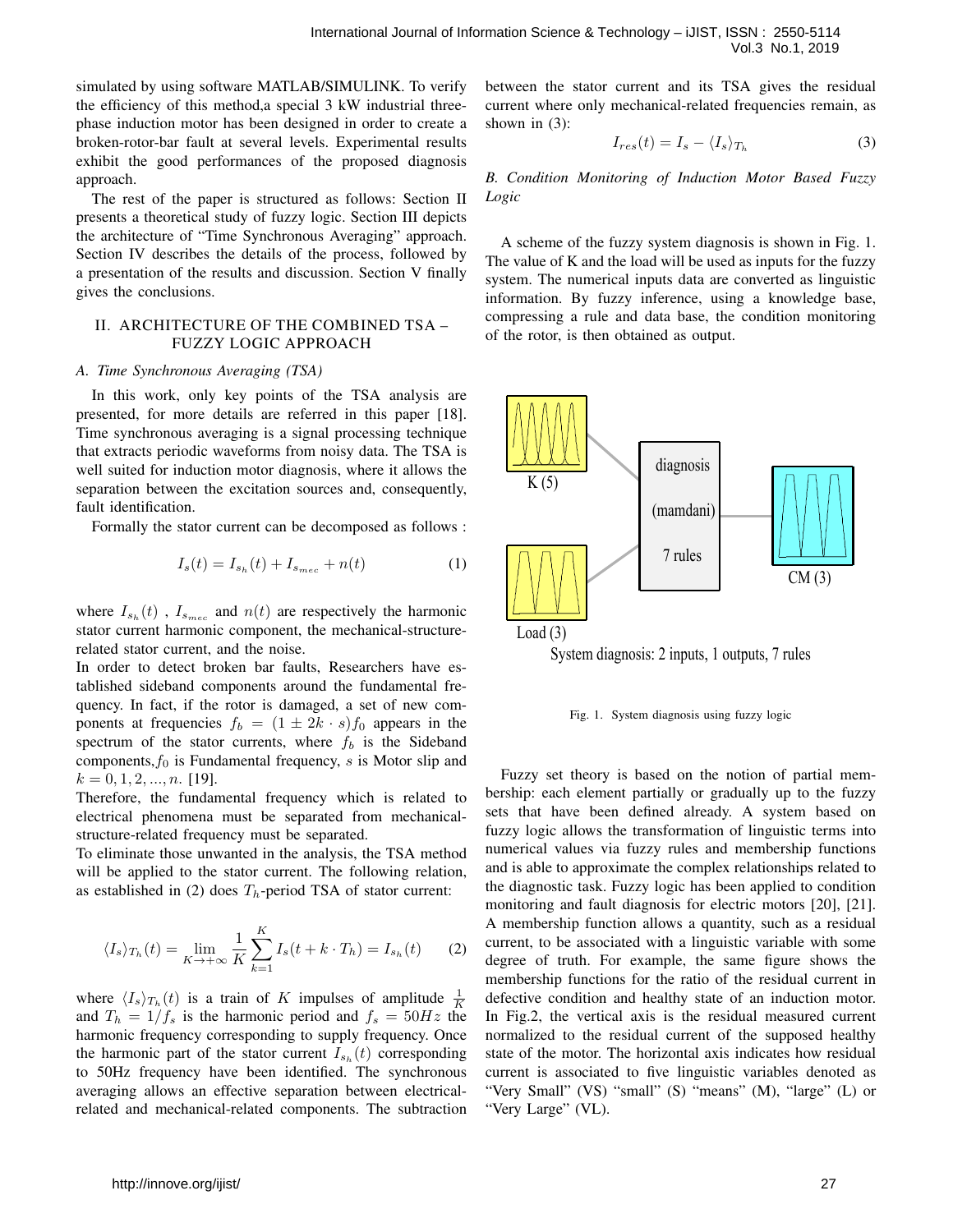

Fig. 2. Membership functions for K.

In Fig.3, the vertical axis is the load condition. The horizontal axis indicates how residual current is associated to three linguistic variables denoted as "Low Load", "Half Load" and "Full Load" .



Fig. 3. Membership functions for Load.

Fig.4 formulates the status of the linguistic term monitoring of "Good", "Damaged" and "Severely Damaged". This provides the membership function of the output variables:



Fig. 4. Membership functions for CM.

To cover all healthy and defective cases of this study, the following rules are used:

1) Rule (01): "If  $K$  is VS then CM is G".

- 2) Rule  $(02)$ : "If K is S and Load is LL then CM is One BBF".
- 3) Rule  $(03)$ : "If K is S and Load is HL then CM is Two BBF".
- 4) Rule  $(04)$ : "If K is M then Load is HL is One BBF".
- 5) Rule  $(05)$ : "If K is M and Load is FL then CM is Two BBF".
- 6) Rule  $(06)$ : "If K is L and Load is FL then CM is Two BBF".
- 7) Rule (07): "If  $K$  is VL then CM is Two BBF".

where  $K$  is the ratio between the Root Mean Square (RMS) value of residual current measured and the RMS value of residual current healthy state and CM is the condition monitoring.

# *C. The Proposed hybrid "TSA-Fuzzy Logic" motor fault algorithm*

The algorithm illustrated by Fig. 5 shows the proposed induction-motor condition monitoring method, based on the combination of TSA and fuzzy logic.



Fig. 5. Flowchart of the proposed hybrid "TSA Fuzzy Logic" technique diagnosis.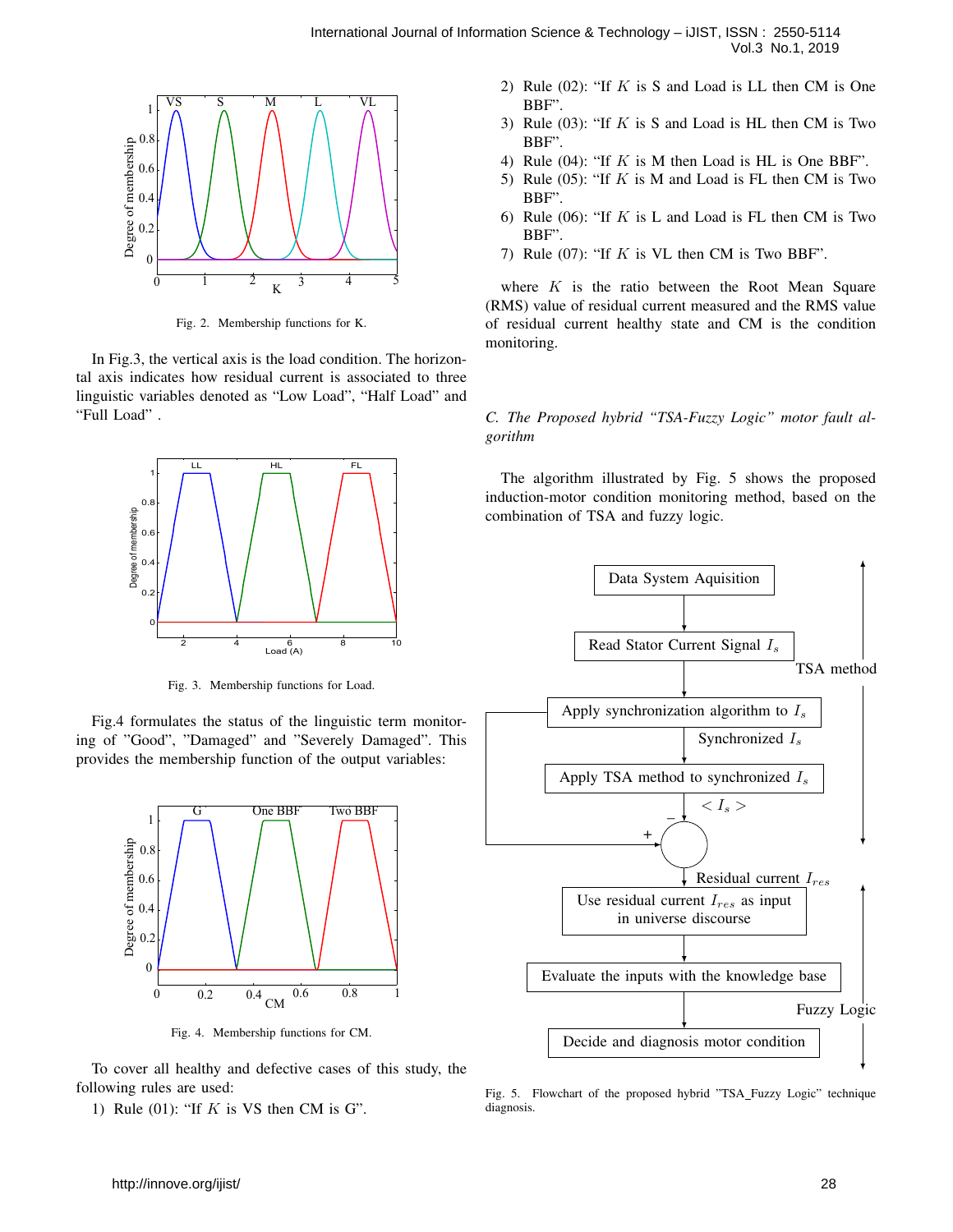# III. RESULTS AND DISCUSSION



Fig. 6. Block Diagram of the implementation for diagnosis system

Initially, the induction motor is tested in absence of faults to determine its healthy state. Afterwards, the same experiment is carried out with a defective motor.

## *A. results*

A simple comparison between the oscillogram of the stator current in the healthy and defective modes of machine under different load conditions does not allow us to detect the failure as shown in figure 7. 8 and 9. The stator current cannot thus be used as a sensitive rotor defect indicator. By application of the TSA, we obtain by subtraction the residue related to the machine mechanics. After using the oscillogams of the residual currents, these oscillograms will allow the easy distinction of the healthy and defective cases as shown In Fig.10, Fig. 11 and Fig. 12.

The objective of this work is to conceive an efficient fuzzy system to diagnosis the induction motor rotor. To overcome this drawback, the TSA was applied to the stator current. When the TSA was applied the residual current was extracted then K was calculated as the ratio between the Root Mean Square (RMS) value of residual current measured and the RMS value of residual current healthy state. The value of K were transferred into the corresponding discourse universe at the input. The fuzzy logic inference engine evaluates the inputs with the knowledge base and then diagnoses the motor condition. The value of K and the stator current will be used as inputs in the fuzzy system, and the condition monitoring of the rotor is obtained as output.



Fig. 7. Stator current in time domain in low load motor.



Fig. 8. Stator current in time domain in half load motor.



Fig. 9. Stator current in time domain in full load motor.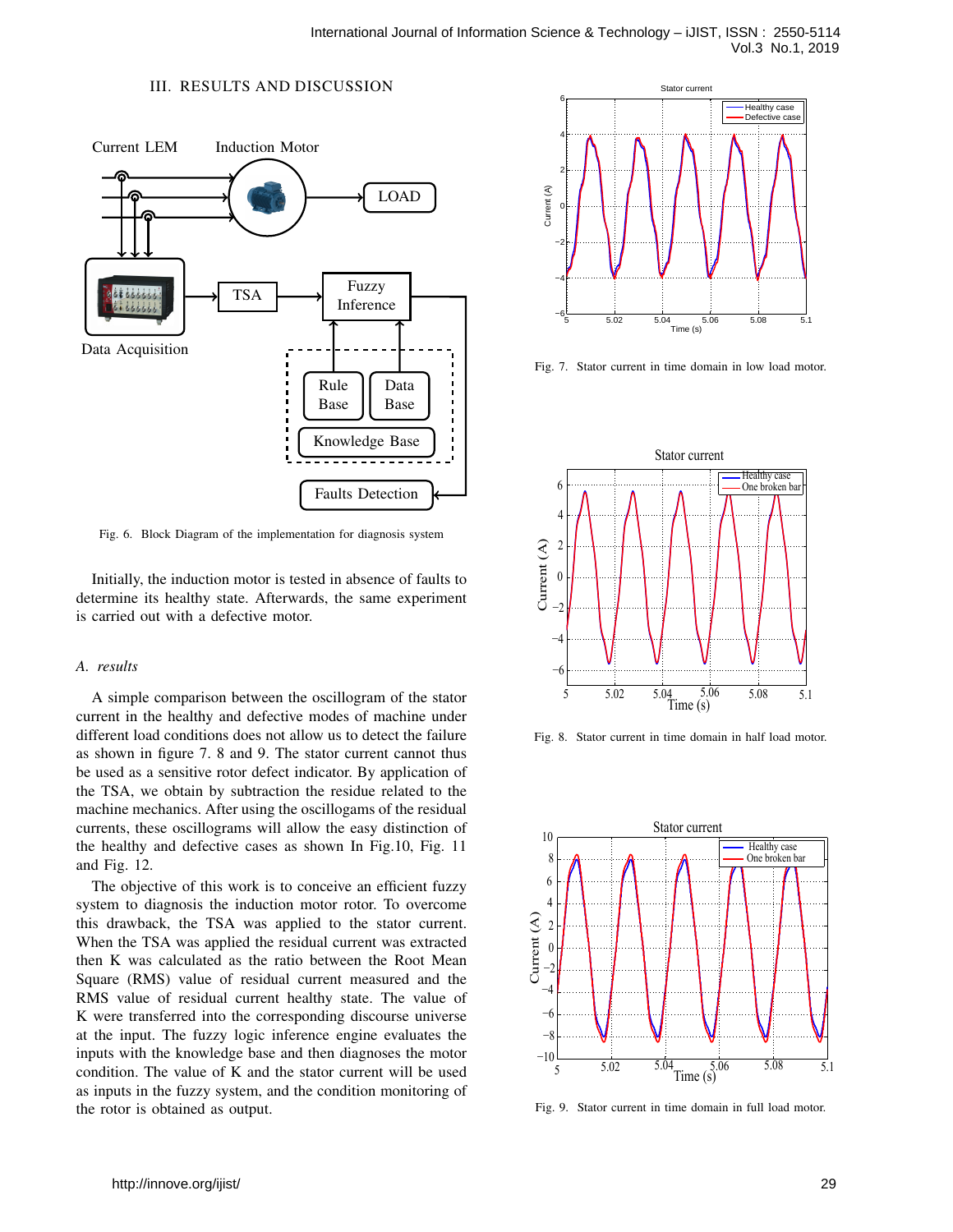

Fig. 10. Residual current in low load motor.



Fig. 13. Rule view for low loaded motor.



Fig. 11. Residual current in half load motor.



Fig. 12. Residual current in full load motor.



Fig. 14. Rule view for half load motor.



Fig. 15. Rule view for full load motor.

## *B. Discusion*

The aim of this paper was to demonstrate the usefulness of combining residual current to fuzzy logic. Using the system